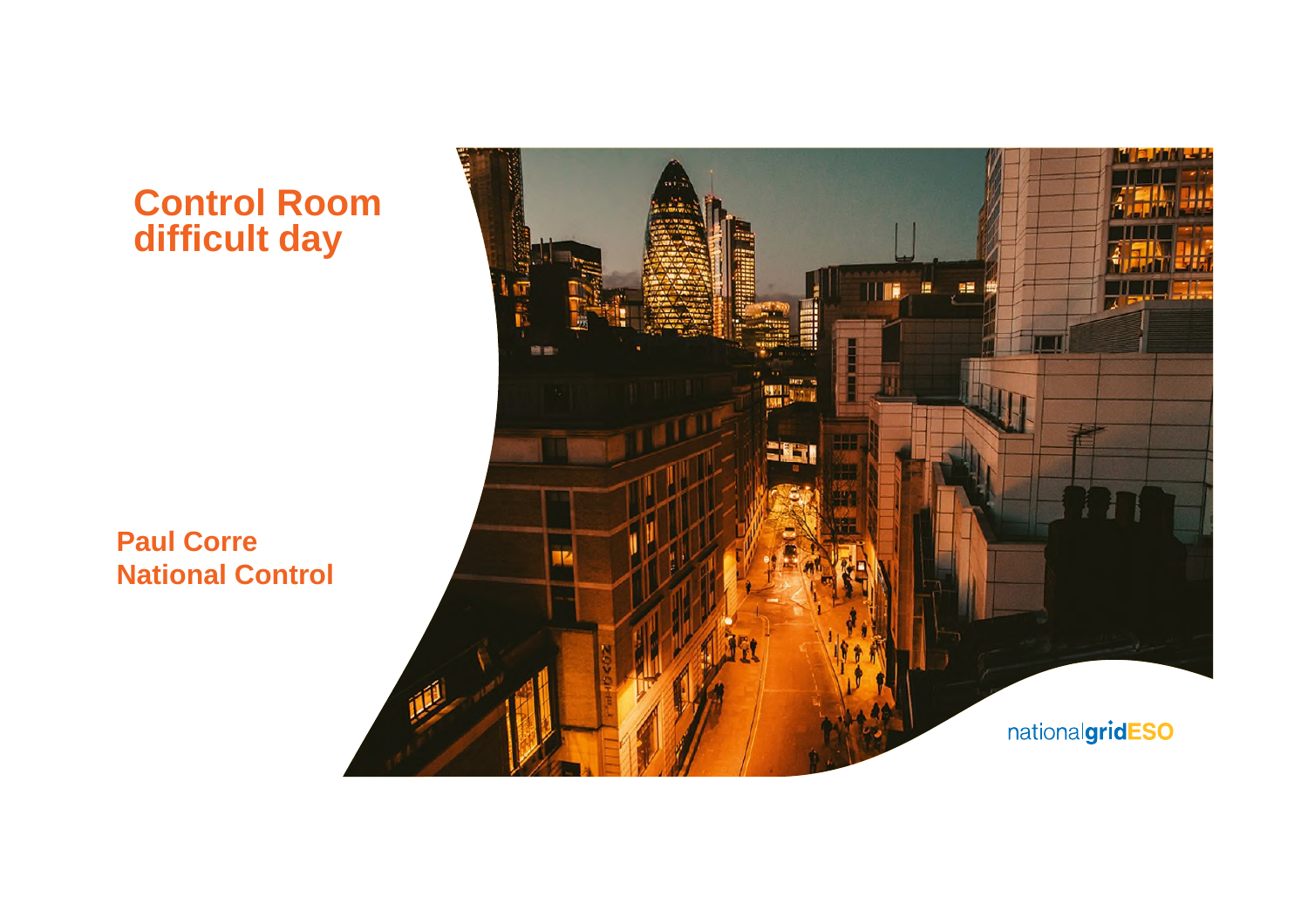**Scheduling and Real Time Operation on Easter Sunday 2019**

• **How do we plan and what do we plan.**

• **Toolkit.**

• **Actions taken and Consequences**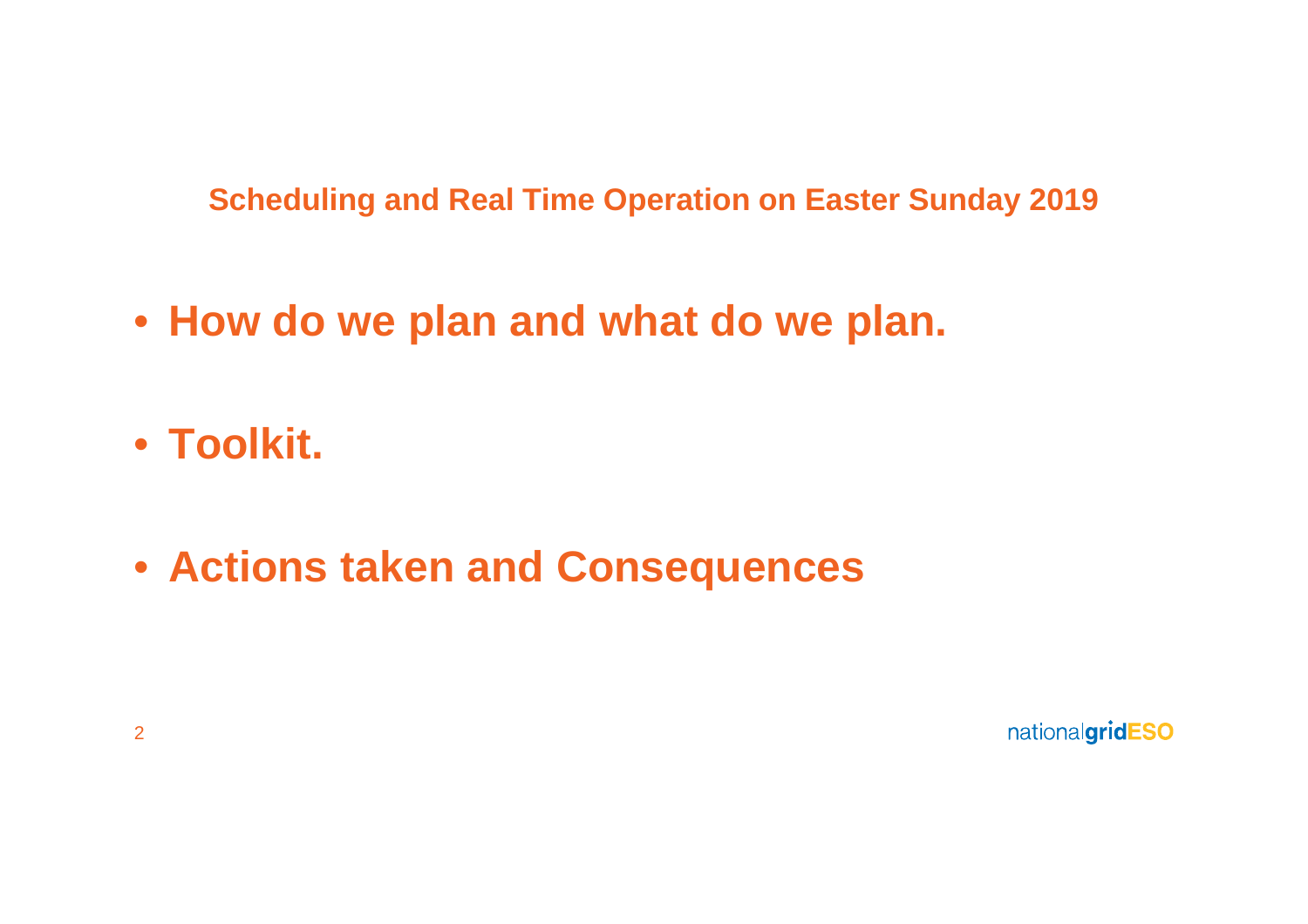## **How do we plan and what do we plan.**

#### • **Energy Balancing**

- Analysis of BMU Data (from 11:00 at Dayahead stage)
- Analysis of contracted Ancillary Services.
- Analysis of predicted Interconnector flows.
- Demand Forecasting.
- **Transmission System Planning**
	- Outage Planning
	- Contingency Off-line and On-line analysis of Transmission System
	- Voltage support requirements from BMUs. (Use of MVARs)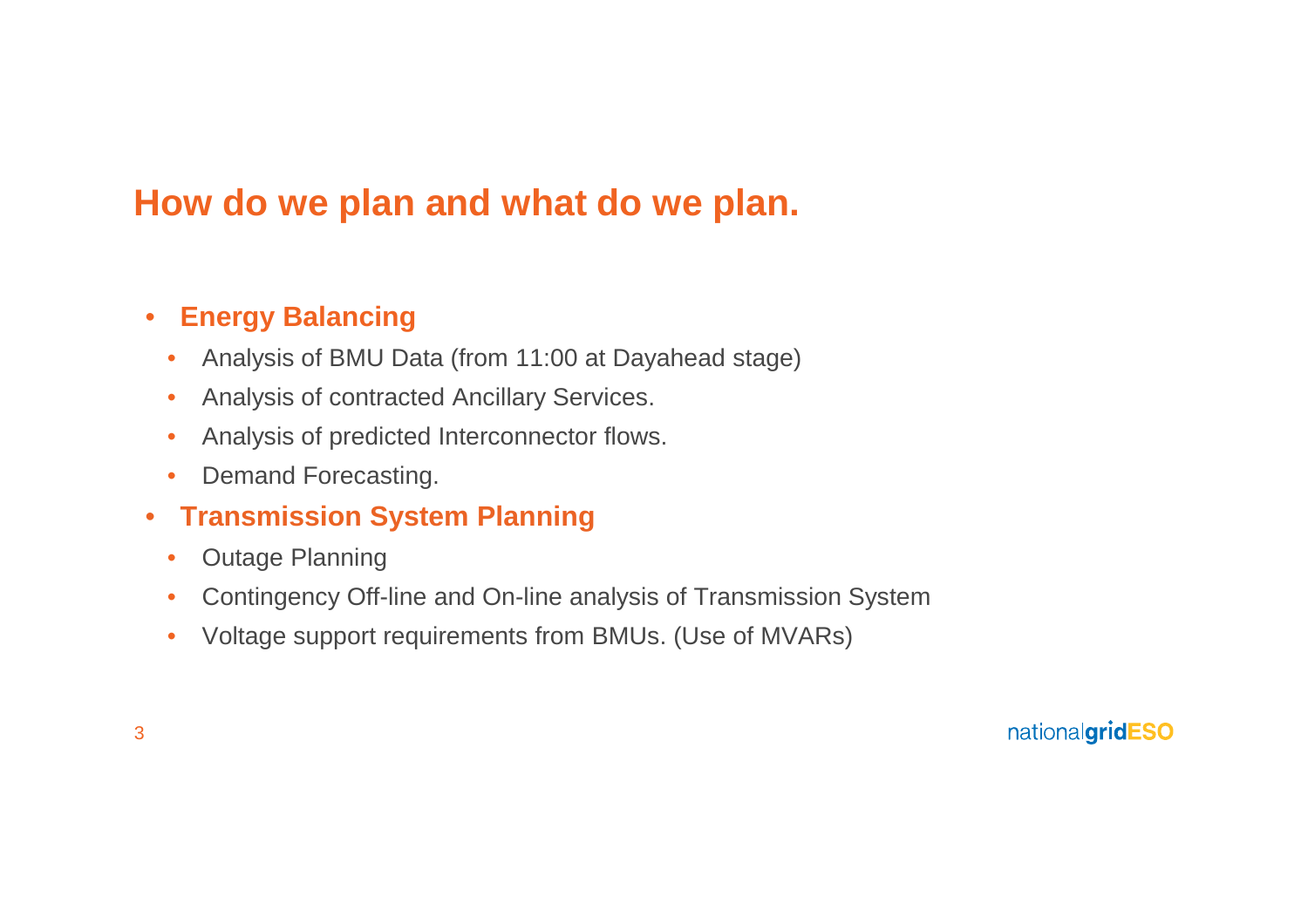## **Demand Forecasting**

### • **Use of historical days:**

|                      | 2019                   | 2018                   | 2017                   | 2016                   |
|----------------------|------------------------|------------------------|------------------------|------------------------|
| <b>Good Friday</b>   | 19th April             | 30 <sup>th</sup> March | 14th April             | 25 <sup>th</sup> March |
| <b>Easter Sunday</b> | 21 <sup>st</sup> April | 1 <sup>st</sup> April  | 16 <sup>th</sup> April | 27 <sup>th</sup> March |
| <b>Easter Monday</b> | 22 <sup>nd</sup> April | 2 <sup>nd</sup> April  | 17th April             | 28 <sup>th</sup> March |
| <b>BST Starts</b>    | 31 <sup>st</sup> March | 25 <sup>th</sup> March | 26 <sup>th</sup> March | 27 <sup>th</sup> March |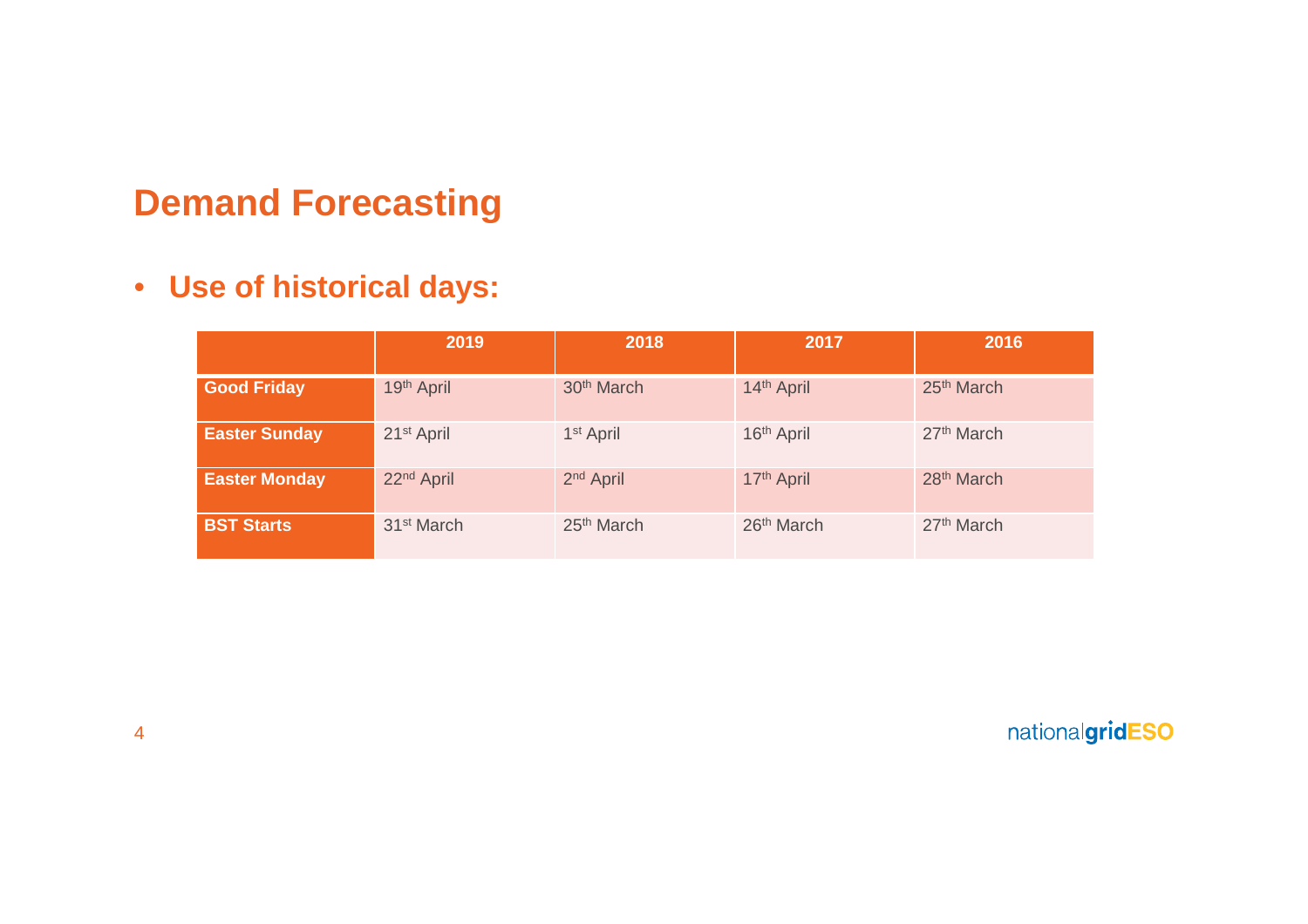### **Historical Demand Profiles for Easter Sunday**



- Yellow – actual profile from Easter Sunday 21st April 2019. Red – 1st April 2018 Purple – 16th April 2017 Grey  $-27$ <sup>th</sup> March 2016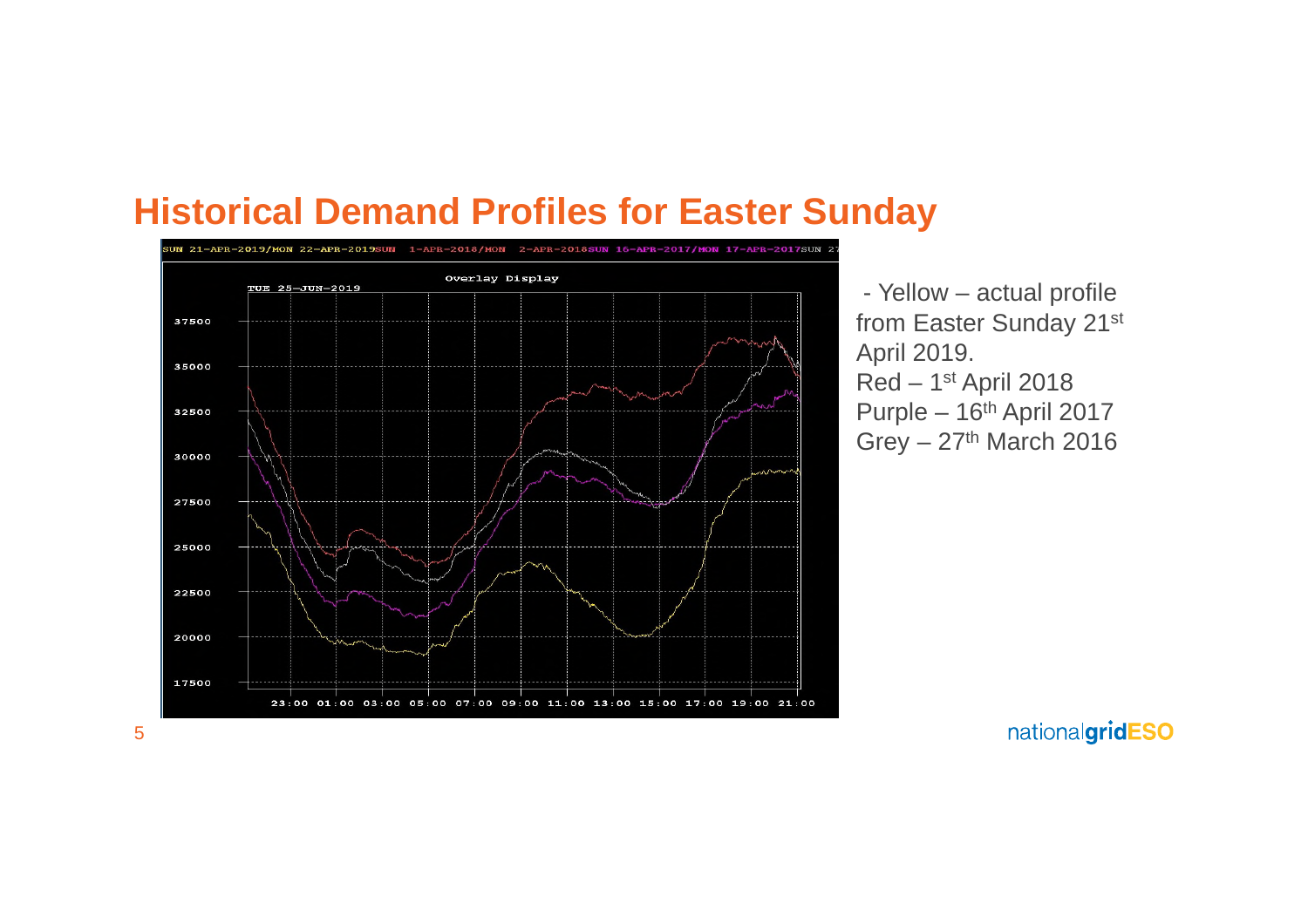# **Demand Forecasting – What factors do we look at?**

#### • **Weather**

- How does this effects people's behaviour and actions.
	- Temperature.
	- Illumination.
	- Wind Speed and direction.
	- Precipitation type and amount.
- Wind output (Embedded and BMU Wind).
- PV output.

#### • **Other factors:**

- Effect of change to British Summer Time.
- Special events.
- 6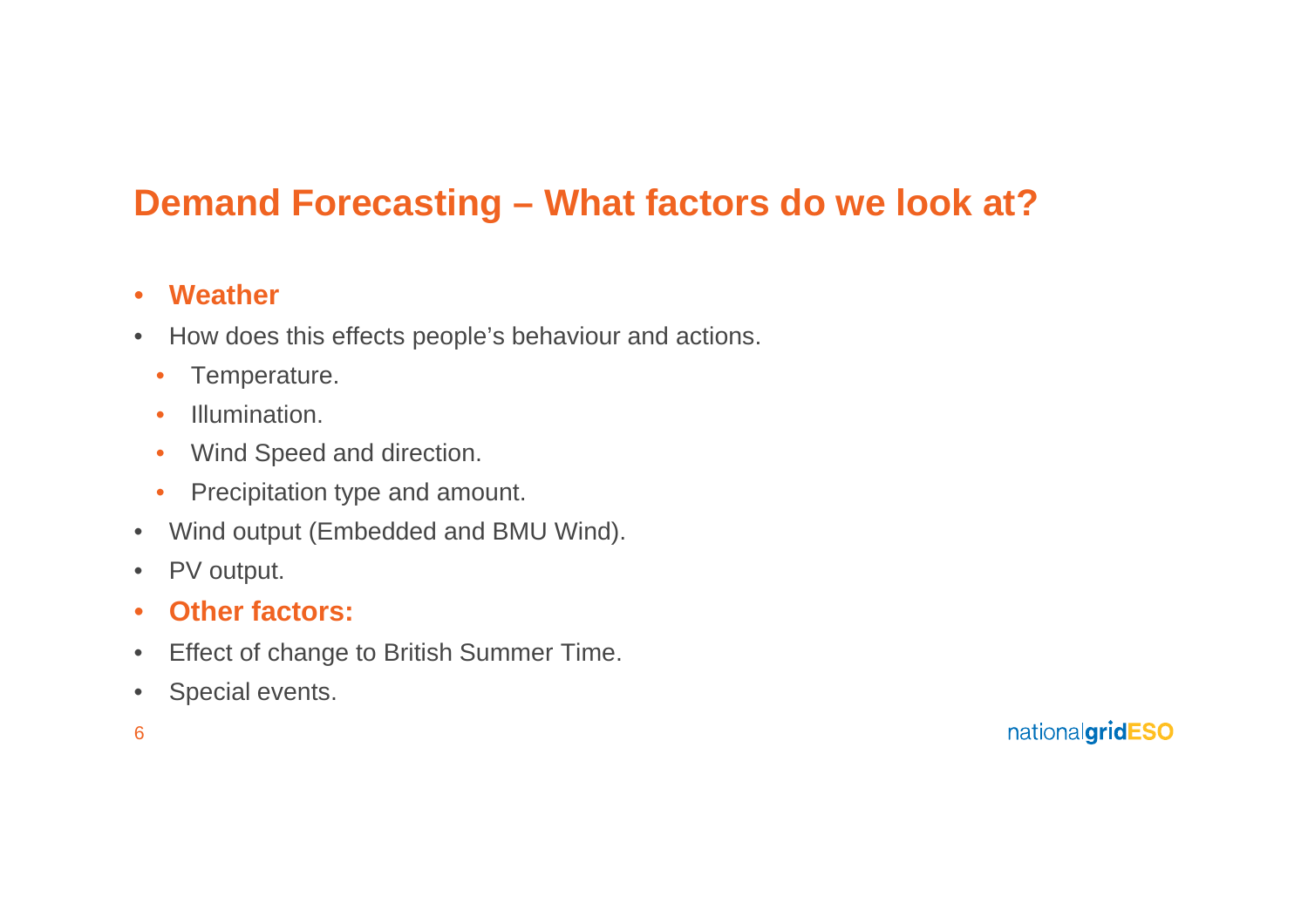## **Demand Forecasting – What factors do we look at?**

|                                 | 2019  | 2018  | 2017  | 2016  |
|---------------------------------|-------|-------|-------|-------|
| <b>PV Max (GW)</b>              | 8.1   | 3.1   | 4.3   | 3.8   |
| <b>Wind Emb</b>                 | 3.1   |       |       | 2.2   |
| Av GB Temp-<br><b>C</b> Degrees | 20    | 6     | 10    | 9     |
| <b>Illumination</b>             | $-10$ | $-25$ | $-25$ | $-30$ |

Illumination: -5 change equates to 70MW change during the daytime. Temperature: 1 degree equates to 730MW during the daytime.

nationalgridESO

7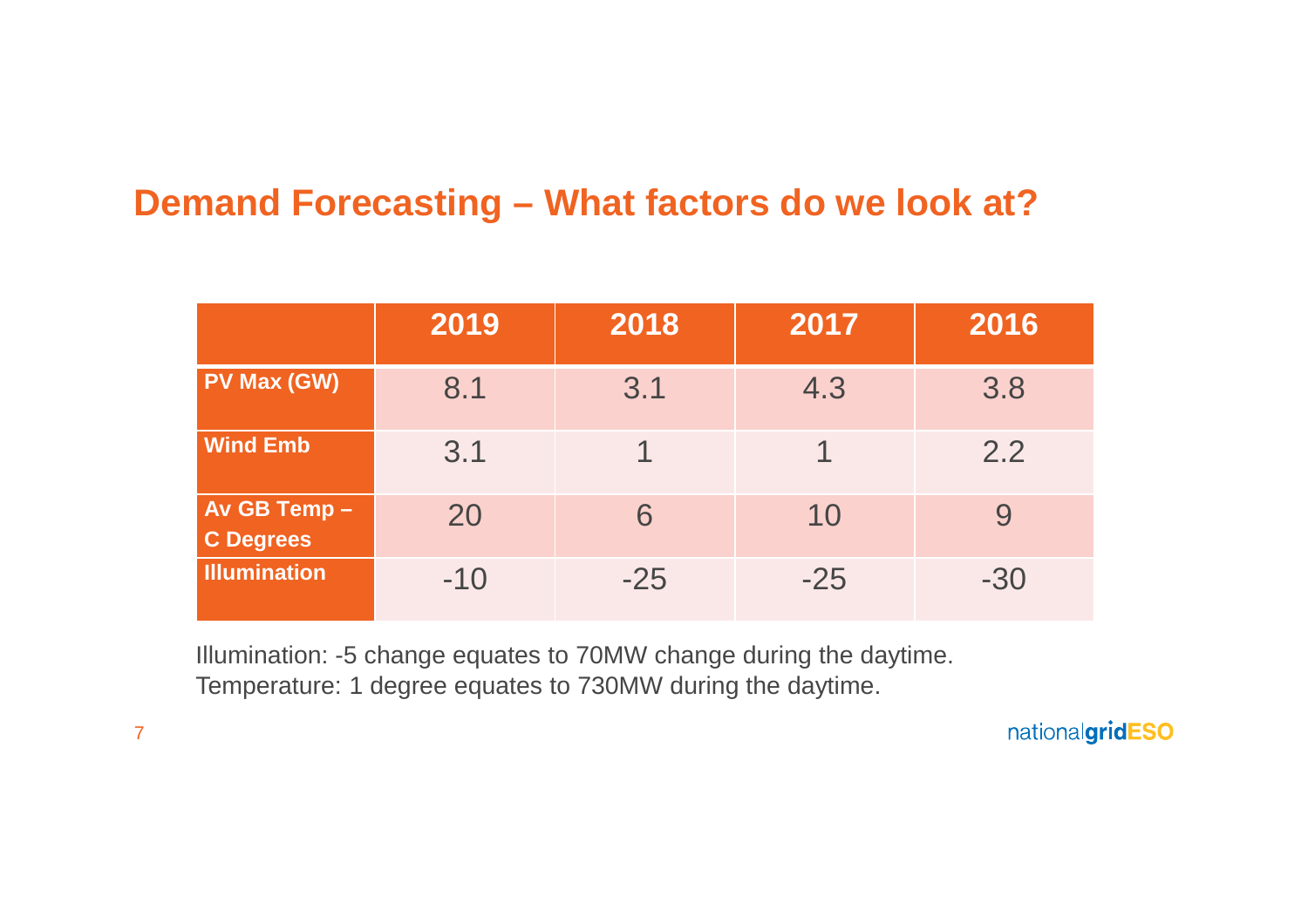### **Demand Forecasting – What factors do we look at?**



GMT 2018/2019 Seven Day Coventional Models Relative Temperature Effects

These plots are *indicative only*. Please refer to EFS Weather Equation for precise data on model response.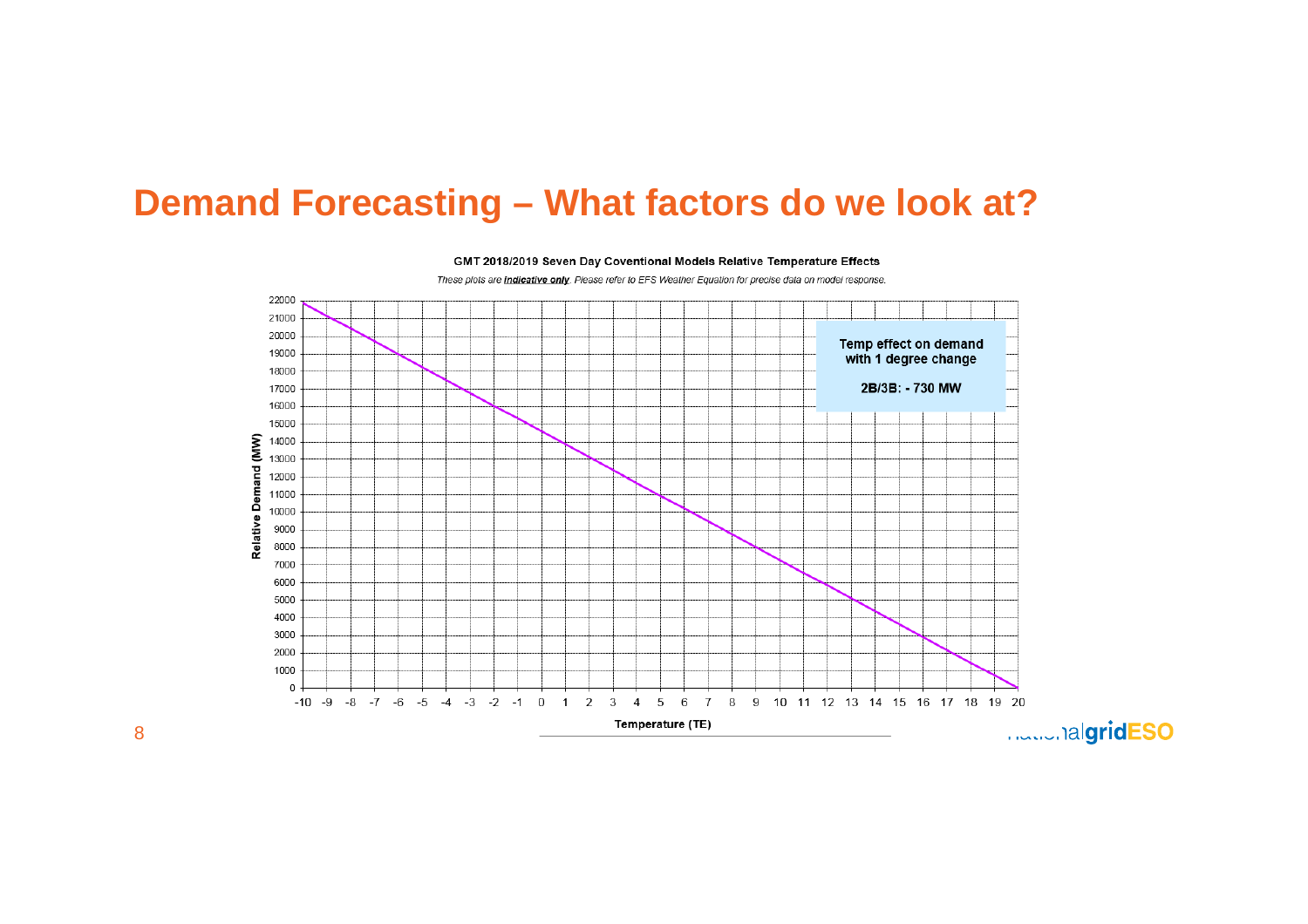# **Toolkit**

- **Information from Transmission System analysis to determine most effective BMUs to give system security support.**
- Use of Trading.
- BMUs utilised through Balancing Mechanism.
- **Demand Forecast output:**
- Production of demand profile with confidence levels and continuous reassessment.
- Energy Balancing Requirements meet demand and margin requirements.
- Frequency Response.
- Largest loss assessment (response and RoCoF)
- Potential requirements for trading on Interconnectors.